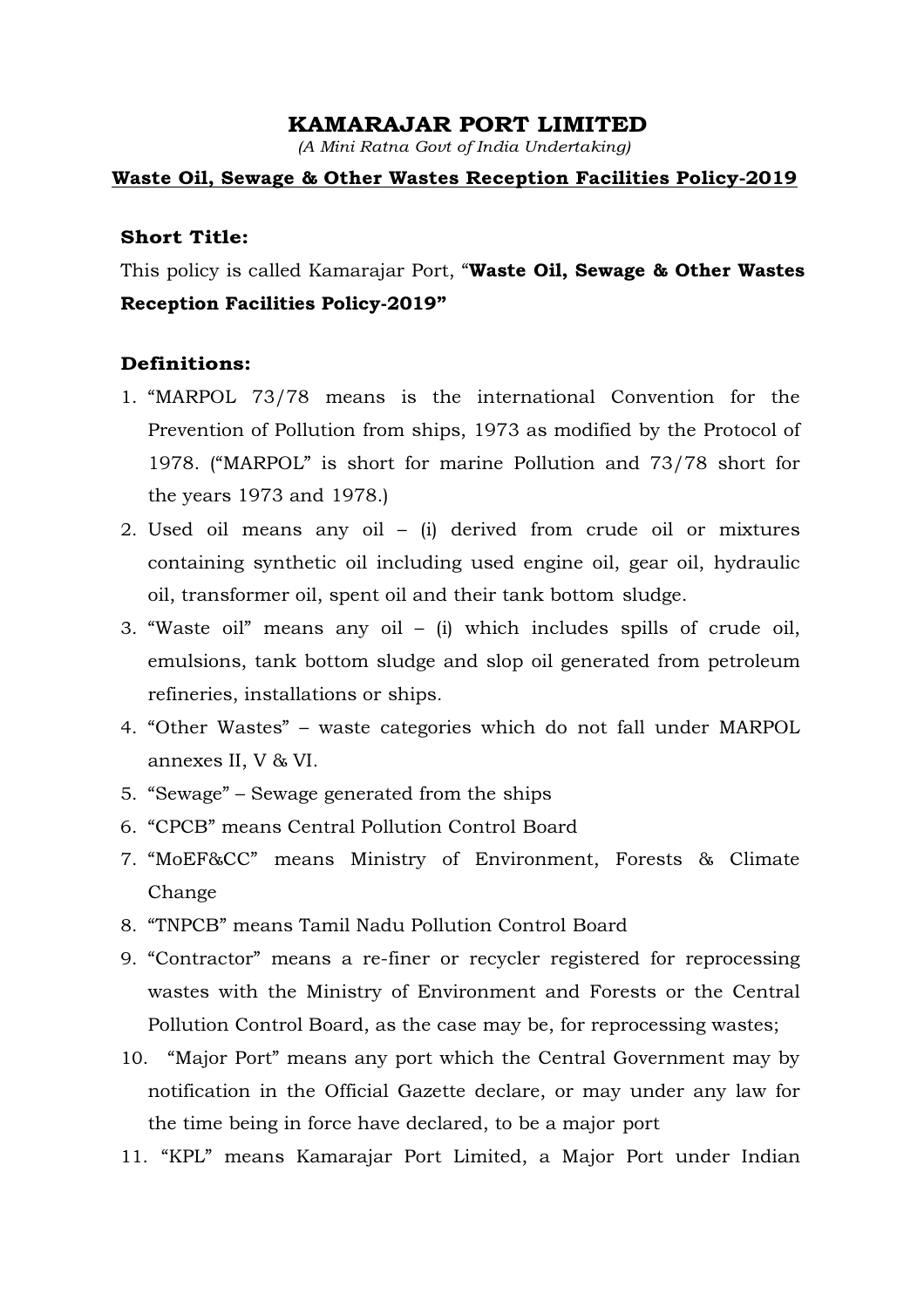Ports Act, 1908.

- 12. "Board" means Board of Directors headed by "Chairman-cum-Managing Director" and shall have the meaning assigned to them in the companies Act, 2013.
- 13. "CMD" means Chairman cum Managing Director of Kamarajar Port Limited.
- 14. "GM(MS)" means General Manager (Marine Services) and Dy. Conservator, KPL
- 15. "Office In- Charge" means Dy.Manager (HSE) or any other officer nominated by GM(MS).

### Conditions to recyclers:

- 1. The recyclers authorized by the CPCB/TNPCB shall be empanelled in the port for the collection of waste oil/ used oil from the vessels.
- 2. Only firms having a valid recycling certificate along with an interest free security deposit of Rs. 2 Lakh in the form of Bank Guarantee will only be allowed to submit requisition for empanelment. The validity of bank guarantee will be, till the end of empanelment period. The format of Bank Guarantee is given at Annexure II.
- 3. The recyclers will be kept in the empanelled list for a period of three years or as long as their authorization issued by CPCB/TNPCB is valid. KPL will intimate the policy in the form of Circular to all agents/ship owners/ CHENSA (Annexure-I) and displayed in the Port's website.
- 4. The empanelled recyclers have to give an undertaking as specified in the Format at Annexure III.

### Collection of waste oil and sewage from ships:

1. CPCB authorized recyclers from the empanelled list only will be allowed to carry out the collection of oily waste/ used oil/ bilge water/oily water/sewage from the ships after obtaining permission from General Manager (Marine Services), KPL or his representatives, as per the request made on the format prescribed at Annexure IV.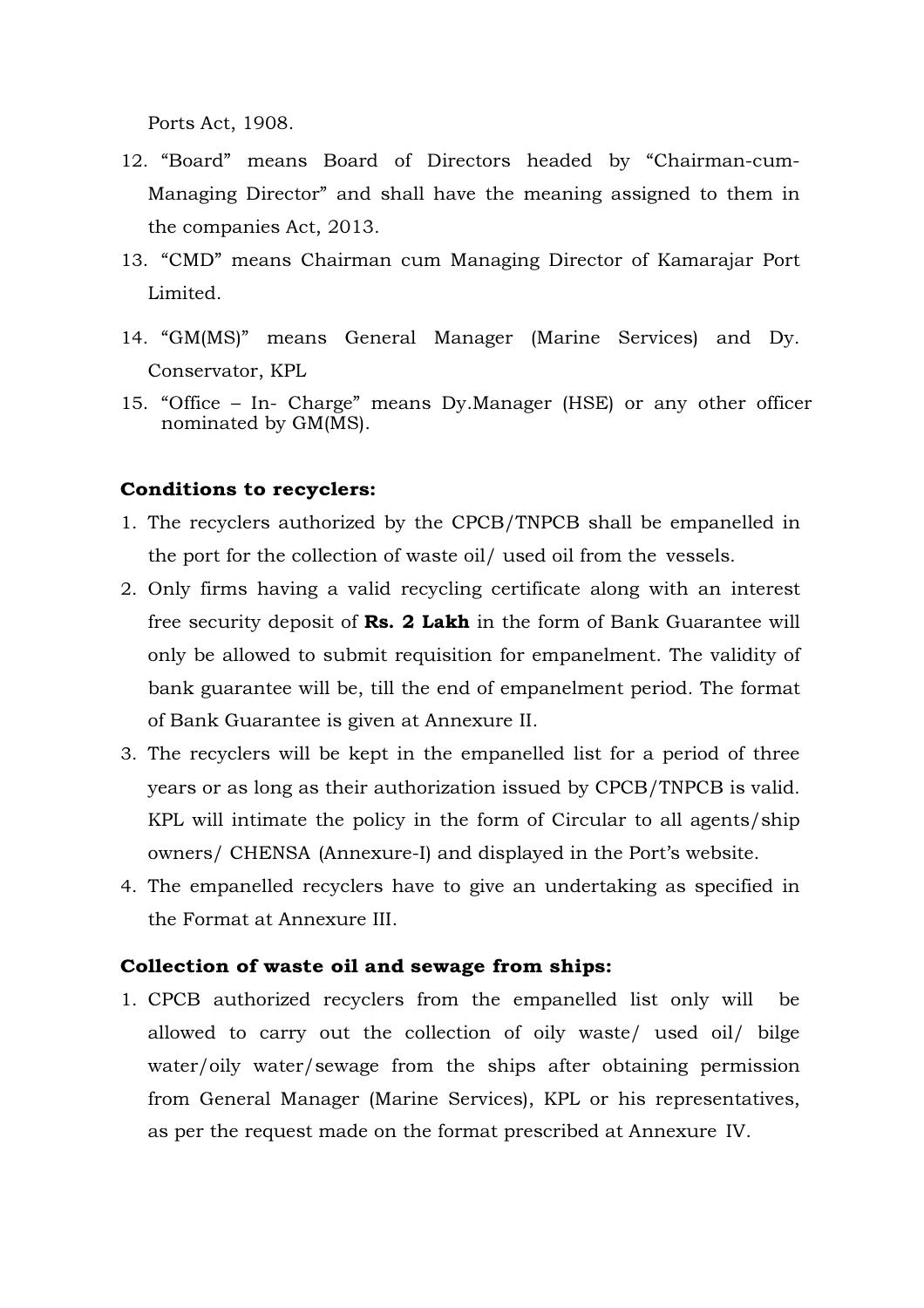- 2. KPL facilitates collection of oily wastes for 24 x 7 throughout the year. The recycler who collecting the waste oil has to obtain prior approval/permission from the port/customs authorities.
- 3. The contractor has to obtain all necessary customs permission and from other authorities before taking the waste out of the port. The said documents have to be submitted to the Port for granting the permission.
- 4. The required clearance permission from Customs for collection waste from foreign vessels is the responsibilities of the contractor.
- 5. The details of quantity of oily waste collected from the ships shall be submitted to Marine Service Department as mentioned in the Annexure-V.
- 6. Copy of Form 13 has to be submitted to the Port.
- 7. The truck used for waste collection and driver shall have valid documents.

### Charges:

- 1. KPL will charge wharfage of Rs. 100/-per Ton/Cu.M for Coastal Vessels and US-\$20/Ton/Cu.M (Equivalent INR) for Foreign Vessels for the waste oil collected, from the authorized Recycler as token money.
- 2. Recycler will be charged for not taking out the oil & sewage laden truck outside the port as per the details given below.

### Penalty:

- 1. The collected oil / sewage from the ships shall be taken out of the port within 12 hours of granting permit by the port in case of Indian Flag and 24 hours in case of Foreign flag ships.
- 2. For any delay beyond 12 hours upto 24 hrs will be charged Rs. 1000/- (For Indian Flag)
- 3. Further delay beyond 24 hours upto 48 hrs will be charged Rs. 2000/- (For all vessels)
- 4. And delay beyond 48 hours and upto 14days including holidays of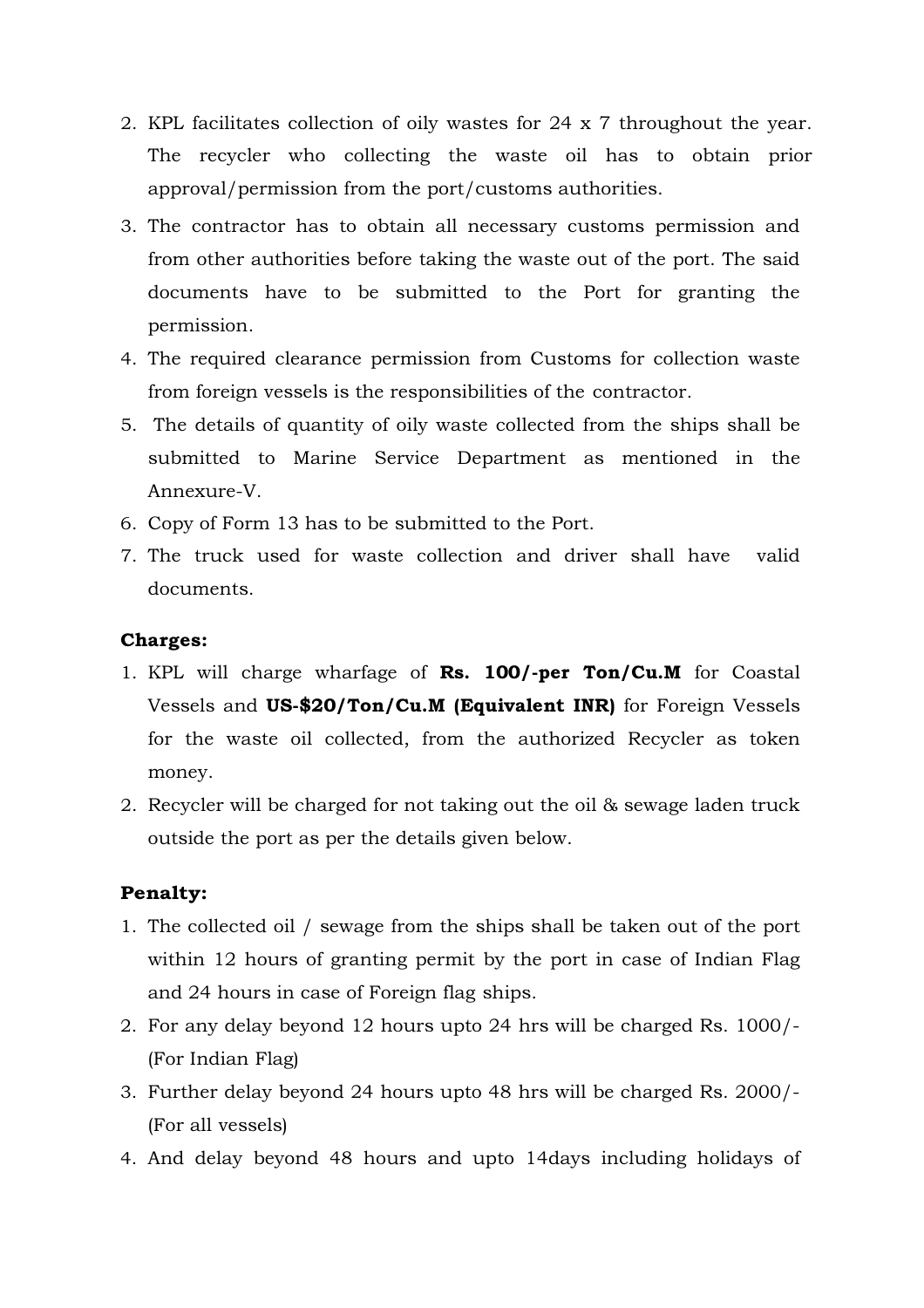collection will be charged Rs. 2500/- per day.

5. Any further delay and beyond specified above, will leads to cancellation of approval and forfeit of security deposit there on.

## Other Waste Categories:

Kamarajar Port has empanelled authorized recyclers of TNPCB/CPCB for collection and disposal of various wastes as per annexes of MARPOL 73/78. The facility is available for 24 x 7 throughout the year. The Masters of the vessels who intends to discharge wastes shall obtain permission from port through their agents. Masters/agents/owners can directly raise their request through Centralized Port reception Facility portal "SWACHH SAGAR" in Advance Notification Form of (https://prf.irclass.net/anf), which is also available in DG Shipping website. The details of the facilities and facility providers with the tariff rates have been published in the KPL website for easy access to the Masters. The operation of the service providers is being monitored and regulated by the port.

### Waste Category : Annexure-II (Chemicals/NLS)

In view of the large number of noxious liquid substances, it is highly difficult to provide separate reception facility for each of the noxious liquid substances, the list of which runs into hundreds. Therefore, the Owners/Mastes/Charter/steamer agents have been informed to make their own arrangements with the importers to receive residues of such noxious liquid substances, if the Master of the ship intends to discharge the same. The discharge of such chemicals to the facilities with the importer can be made after obtaining prior permission from the KPL and other authorities.

### Waste Category : Annexure-V (Garbage)

Kamarajar Port Limited has empanelled authorized recyclers of TNPCB/CPCB for collection and disposal of Garbage (Annexure-V of MARPOL73/78).The shipping agents are advised to utilize the services of these empanelled private firms for the disposal of garbage from the ships after obtaining prior permission from the KPL authorities. The waste collected from the ships will be segregated and disposed as per MARPOL 73/78. The quantity of solid waste collected from the ships will be charged as notified in KPL website subject to a minimum of one cubic meter per call whether garbage is disposed or not. The above charges will be collected only through ships' agent.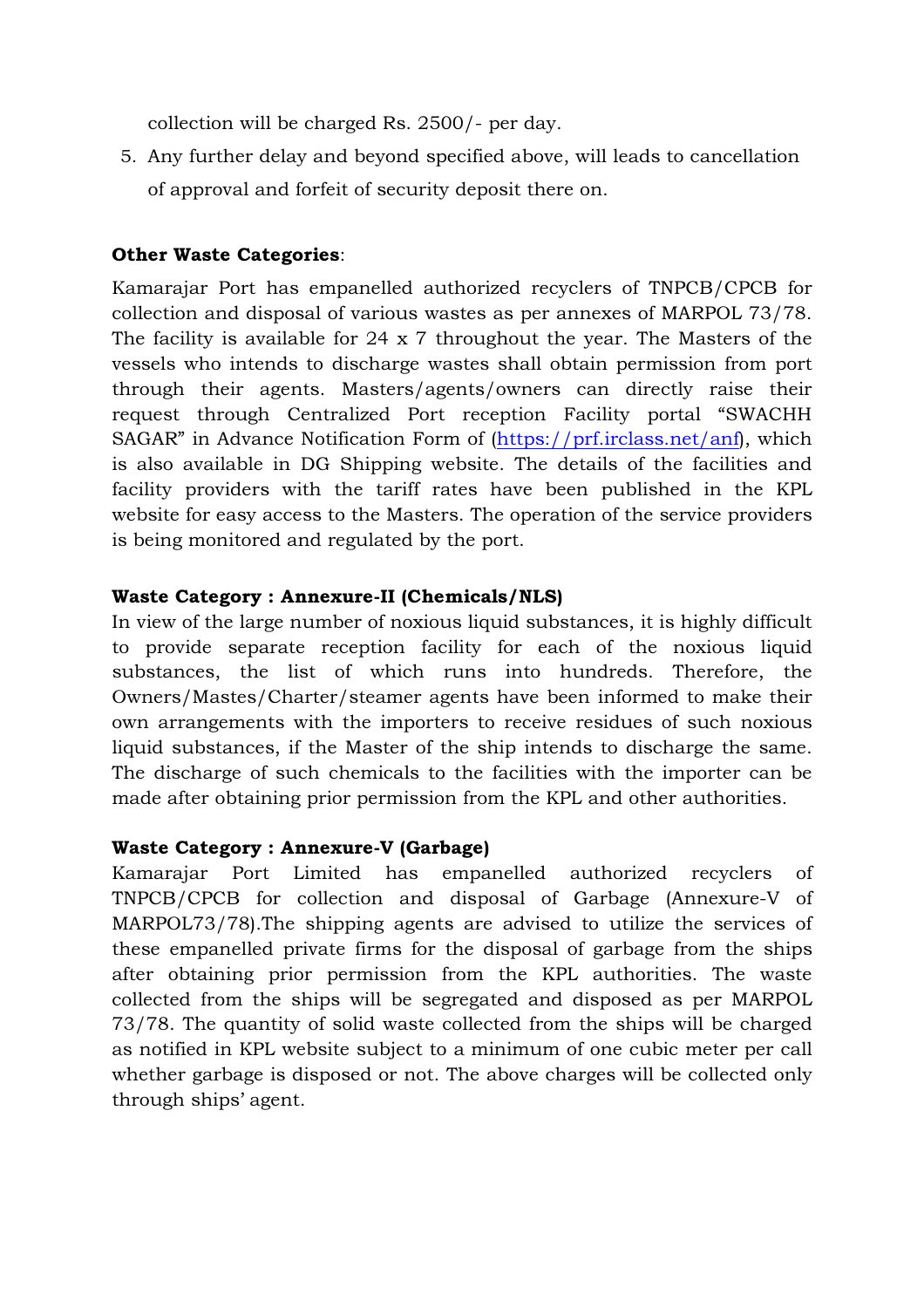# Waste Category: Annexure-VI (Ozone depleting substances, Exhaust gas cleaning residues)

Masters/agents/steamer agents of the ships have to follow MARPOL guidelines and check lists to comply with requirements of Annexure-VI. The checklist has to be duly filled by the Master of the vessel and shall be submitted atleast 48 hours prior to ETA of the vessel. Further, the steamer agents are also informed for receiving the ozone depleting substances generated while carrying out the repairs of the ships including scrubber cleaning residue etc..The wastes collected shall be disposed through agents authorized by Pollution Control Board with prior permission from the port and also as and when requested by Masters of the vessel to dispose such wastes through recyclers authorized by the Pollution Control Board.

# Notes:

- i. Masters/Owners/Charterers/Agents have to make their own arrangements for the disposal of wastes other than mentioned above with prior permission of KPL and other authorities as the case may be.
- ii. KPL reserves all rights to modify/amend the said policy without any prior intimation.
- iii. For further details regarding the waste oil policy, the following officers of the KPL may be contacted.

| Shri Vijayan,    |
|------------------|
| Dy.Manager (HSE) |
| Mob: 9840923126. |
|                  |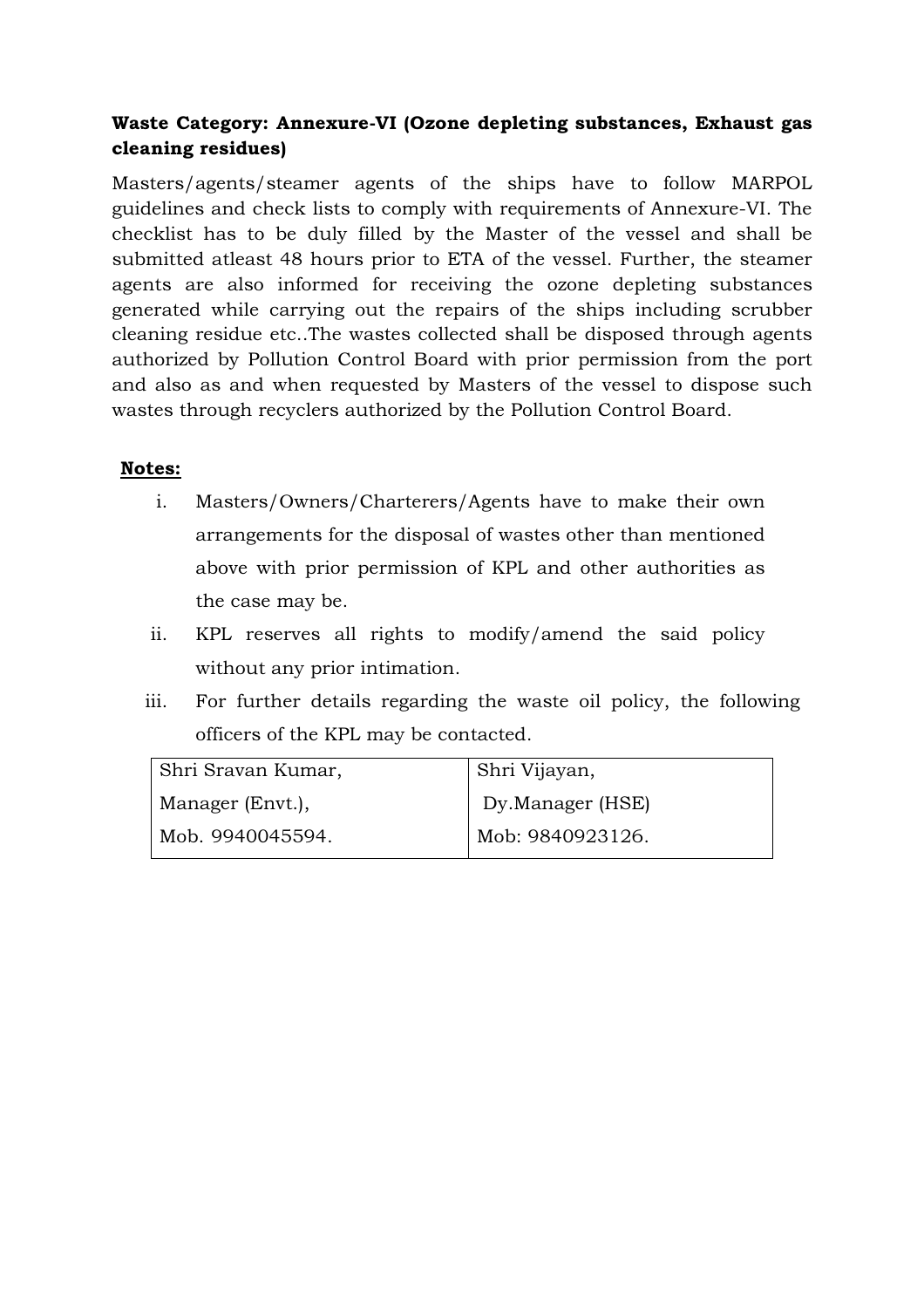### ANNEXURE -I

### KPL/MS/PRF/2019 Date: xx/xx/2019

### **CIRCULAR**

As per the policy to protect Environment and as required by MARPOL 73/78, Annex - 1, Regulation 12, the port is permitting discharge of oily wastes to shore reception facilities from ships calling at Kamarajar Port through authorized empanelled agencies.

The List of waste oil recyclers permitted for collection of oily wastes from the ships calling at KPL is available in KPL website.

Masters/agents/owners can directly raise their request through Centralized Port reception Facility portal "SWACHH SAGAR" in Advance Notification Form of (https://prf.irclass.net/anf), which is also available in DG Shipping website. The details of the facilities and facility providers with the tariff rates have been published in the KPL website for easy access to the Masters. Permission to discharge shall be granted only from 0600 Hrs. to 1800 Hrs.

The shipping line agents are required to submit the requisition made by the Master/ Chief Engineer of vessel with their counter signature and stamp along with their application for discharge of oily wastes.

The port will review/modify the circular from time to time as and when it is necessary. The quantity of solid waste collected from the ships will be charged on actual basis subject to a minimum of one cubic meter per call whether garbage is disposed or not. The above charges will be collected only through ships' agent.

### General Manager (Marine Services)

Copy to:

**CHENSA**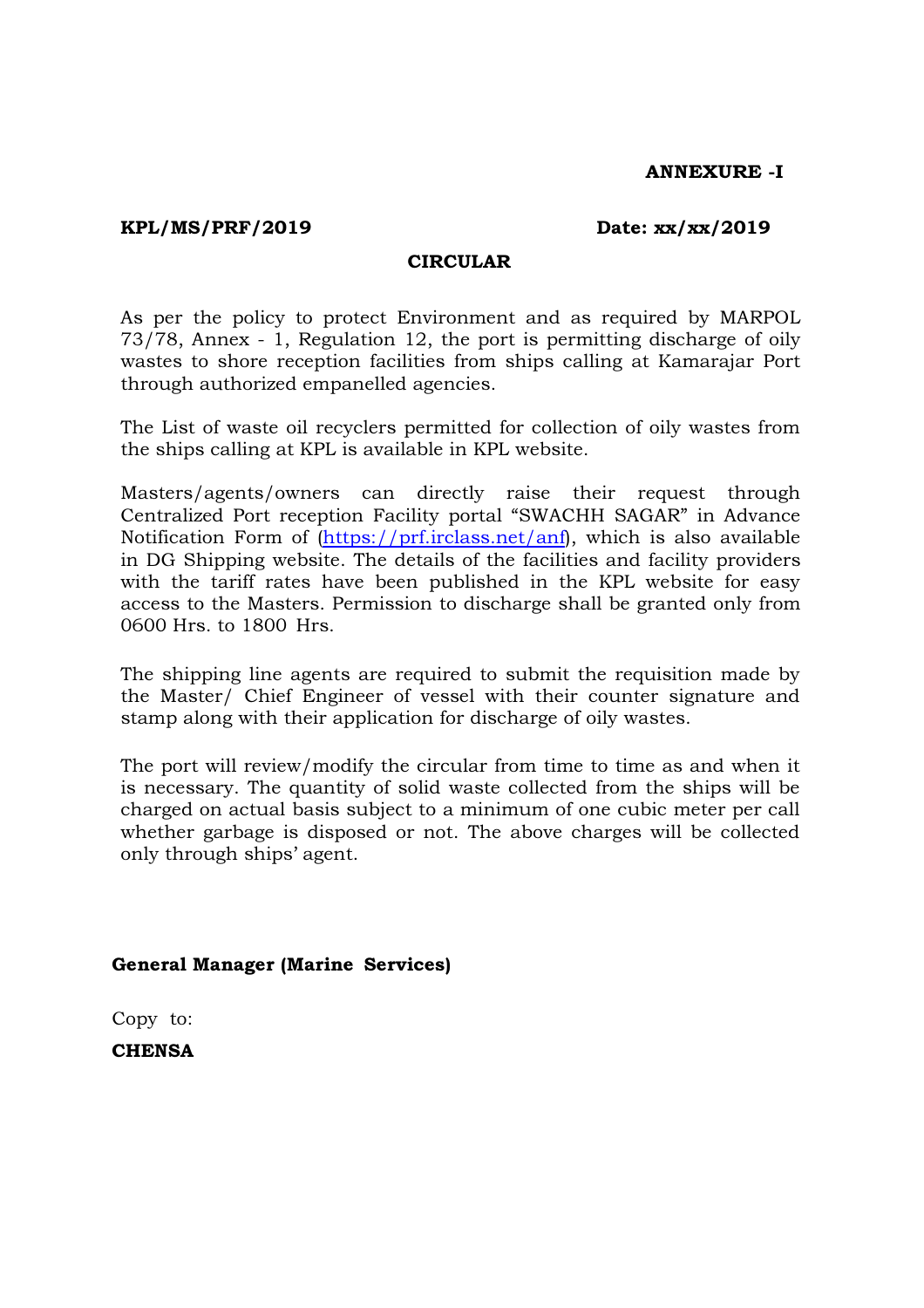### PERFORMANCE SECURITY FORMAT (BANK GUARANTEE)

### (On stamp paper of Value of Rs.100/-)

# FORMAT OF PERFORMANCE SECURITY (BANK GUARANTEE)

(On non-judicial stamp paper of appropriate value in accordance with the stamp Act. The stamp paper to be in the name of Executing Bank. The executing bank shall be from a Nationalized /Scheduled Bank in India)

From:

………………………………, …….………………………..(Name and Address of the Bank),

………………………………………

To: The General Manager (Marine Services) Kamarajar Port Limited, 23, Rajaji Salai, Chennai – 600001. Tamil Nadu.

This DEED OF GUARANTEEE executed at ……………..by …………………. (Name of the Bank) having its Head/Registered Office at ………………………………. (hereinafter referred to as "the Guarantor" which expression shall unless it be repugnant to the subject or context thereof include its heirs, executors, administrators, successors and assigns; The Board of Directors of Kamarajar Port Limited (hereinafter called "the Company") having its office at 4th Floor, DLB Building, Rajajai salai, Chennai 1. Which expression shall unless it be repugnant to the subject or context thereof include its heirs, executors, administrators, successors and assigns;

WHEREAS M/s. ………………………….a firm Company having its registered office at ………………….(hereinafter called "the re-cycler" which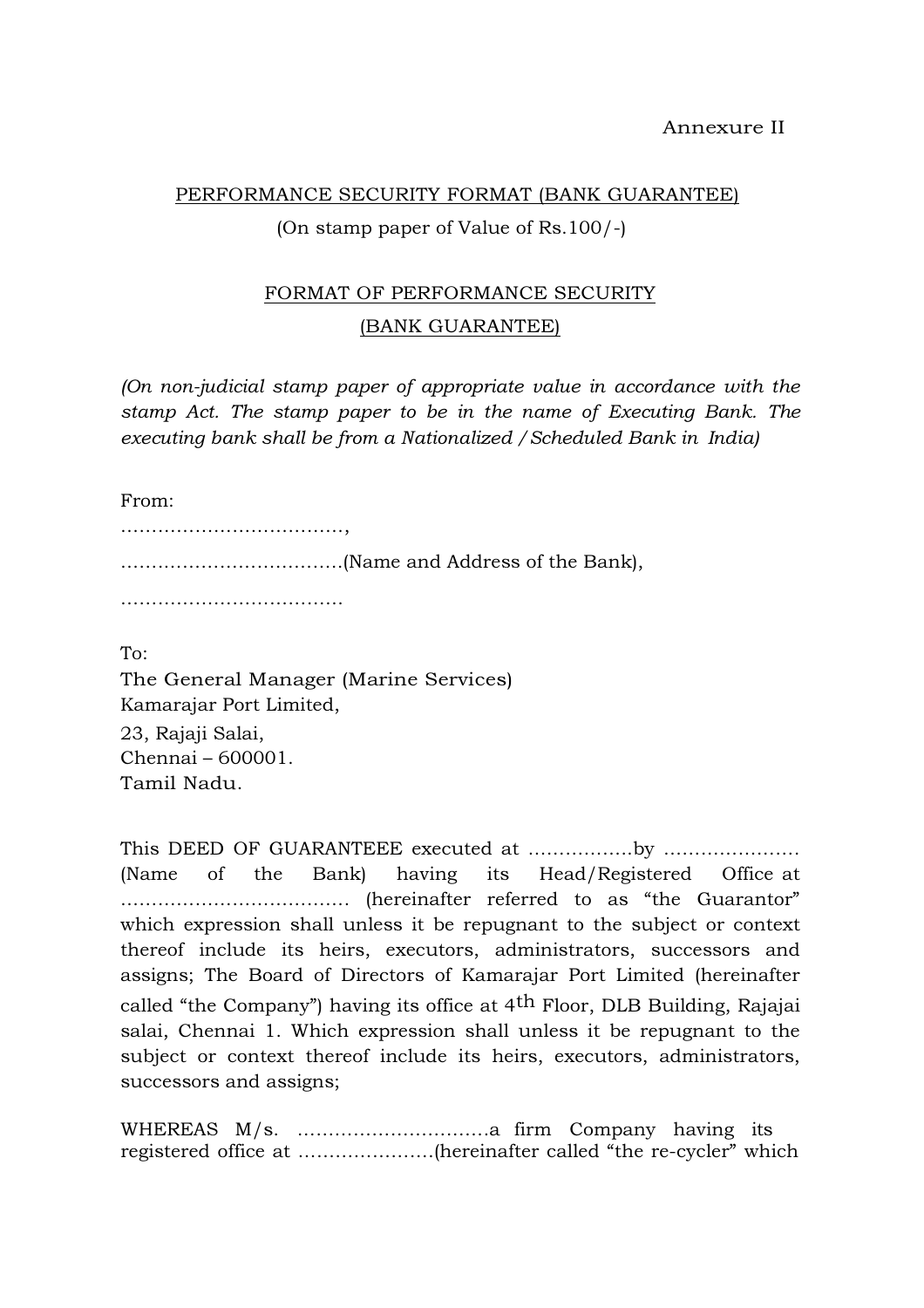expression shall unless it be repugnant to the subject or context of thereof include its executors, administrators, successors and assigns) has applied for empanelment as approved recycler of oily wastes in respect of "Waste Oil, Sewage & Other Wastes Reception Facilities Policy – 2019" at Kamarajar Port Limited. (hereinafter referred to as "the recycler").

WHEREAS the Company has sought an unconditional and irrevocable Bank Guarantee for an amount of Rs.2,00,000 (Rupees Two Lakh only) in the form of Security deposit for empanelment as recycler of oily waste with Port for a period of three years from the date of issue of the letter of empanelment. The re-cycler and the Guarantor for guaranteeing the Project has agreed to provide a Guarantee being these presents;

NOW THIS DEED WITNESSETH that in consideration of the premises, we ................. Bank hereby guarantees as follows:

The Re-cycler shall get empanelled and shall perform "Waste Oil, Sewage & Other Wastes Reception Facilities Policy – 2019" at Kamarajar Port Limited in accordance with the conditions mentioned in the policy.

- 1. We, the Guarantor, shall without demur, pay to the Company an amount not exceeding Rs…….(Rupees……………………….. ….only) within five (5) days of receipt of a written demand thereof from the Company stating that the Empanelled re-cycler has failed to meet its performance obligations as stated in Clause (a) above.
- 2. The above payment shall be made by us without any reference to the Re-cycler or any other person and irrespective of whether the claim of the Company is disputed by the Re-cycler or not.
- 3. This Guarantee shall be valid and shall remain in force for a period of 36 months from………….(date) i.e., upto and inclusive of ......................... (date).
- 4. In order to give effect to this Guarantee, the Company shall be entitled to treat the Guarantor as the principal debtor and the obligations of the Guarantor shall not be affected by any variations in the terms and conditions of the Contract or other documents by the Company or by the extension of time of performance granted to the Successful Bidders or any postponement for any time of the power exercisable by the Company against the Empanelled re-cycler or forebear or enforce any of the terms and conditions of the Contract and we shall not be relieved from our obligations under this Guarantee on account of any such variation, extension, forbearance or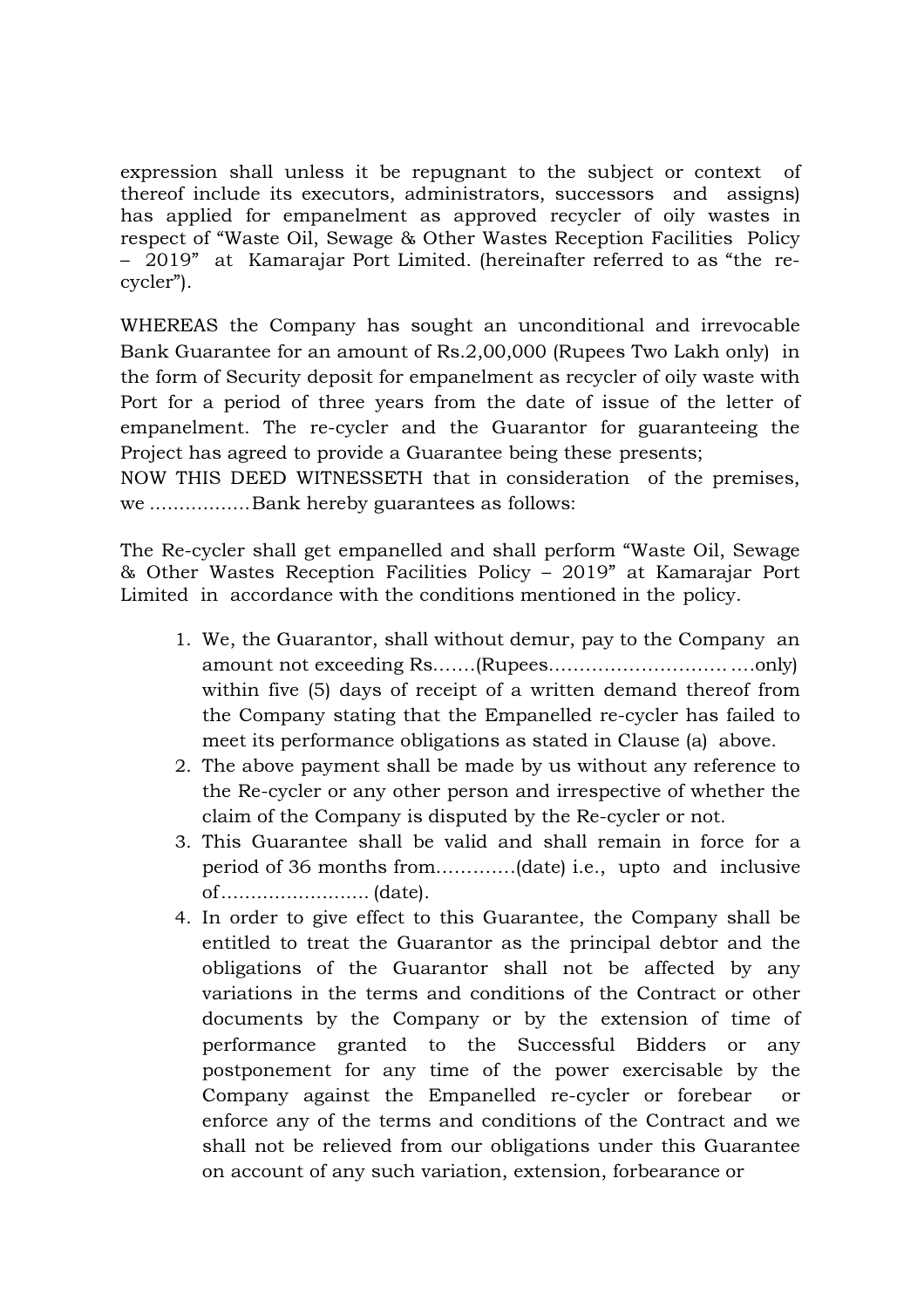omission on the part of the Company or any indulgence by the Company to the Empanelled re-cycler to give such matter or thing whatsoever which under the law relating to sureties would but for this provision have effect of so relieving us.

- 5. This Guarantee shall be irrevocable and shall remain in full force and effect until all our obligations under the guarantee are duly discharged.
- 6. The Guarantor has power to issue this guarantee and the undersigned is duly authorized to execute this Guarantee pursuant to the power granted under …………………………………. All claims under this guarantee shall be presented to and encashable at the…………………………………branch at Chennai.

IN WITNESS WHEREOF the Guarantor has set its hands hereunto on the……..day,……..………month and ………….year first herein above written.

|--|--|--|

By the hand of Shri …………………………………….

Its ................................ and authorized office.

Date……….

Place:……………… …………………………

(Name in Block letters)

…………………………(Designation)

……………………………………

(Address)……………...

Witness:

- 1. Signature Name & Address & Seal
- 2. Signature Bank's Seal Name & address & Seal Authorization No...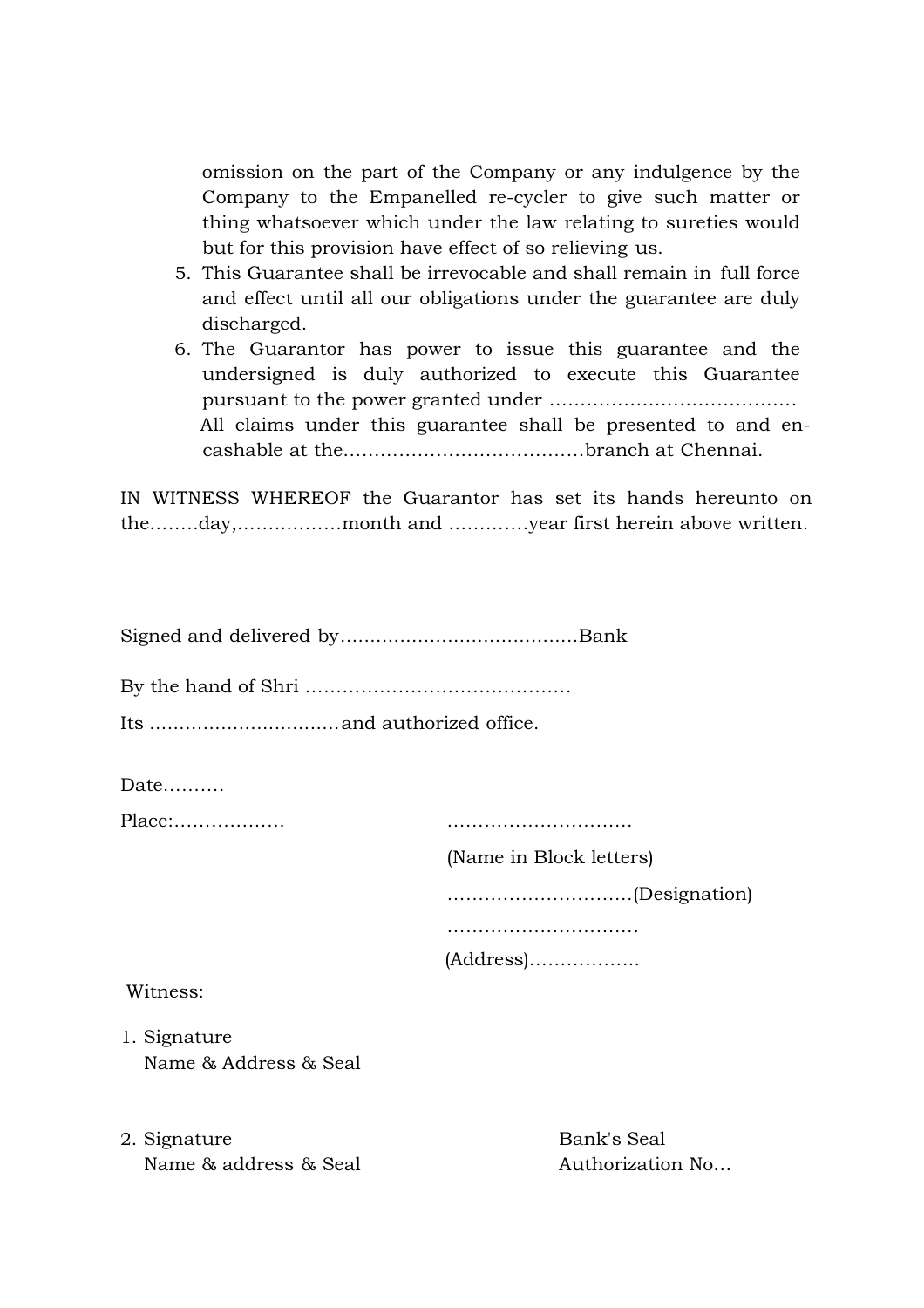## Undertaking from the Recycler of Waste / Used Oil

(On Rs.25/- Non-Judicial Stamp Paper)

I,……………………………………..Proprietor of M/s………………………………… …………………………………………………………………………………………………

Certifies that

- 1. Waste/Used oil collected from the Indian Flag / Foreign Flag Vessels will be taken out after paying the wharfage charges to KPL as a token money, completion of custom formalities, etc.
- 2. The waste / used oil collected will be taken out only for re- cycling.
- 3. No oil/water will be disposed inside the port area or in any public places.
- 4. To clean-up the berth/or any other place inside the port in case of any spill
- 5. To comply with any regulations/rules enforced or will be enforced by any statutory bodies / KPL.

Name

Signature with date.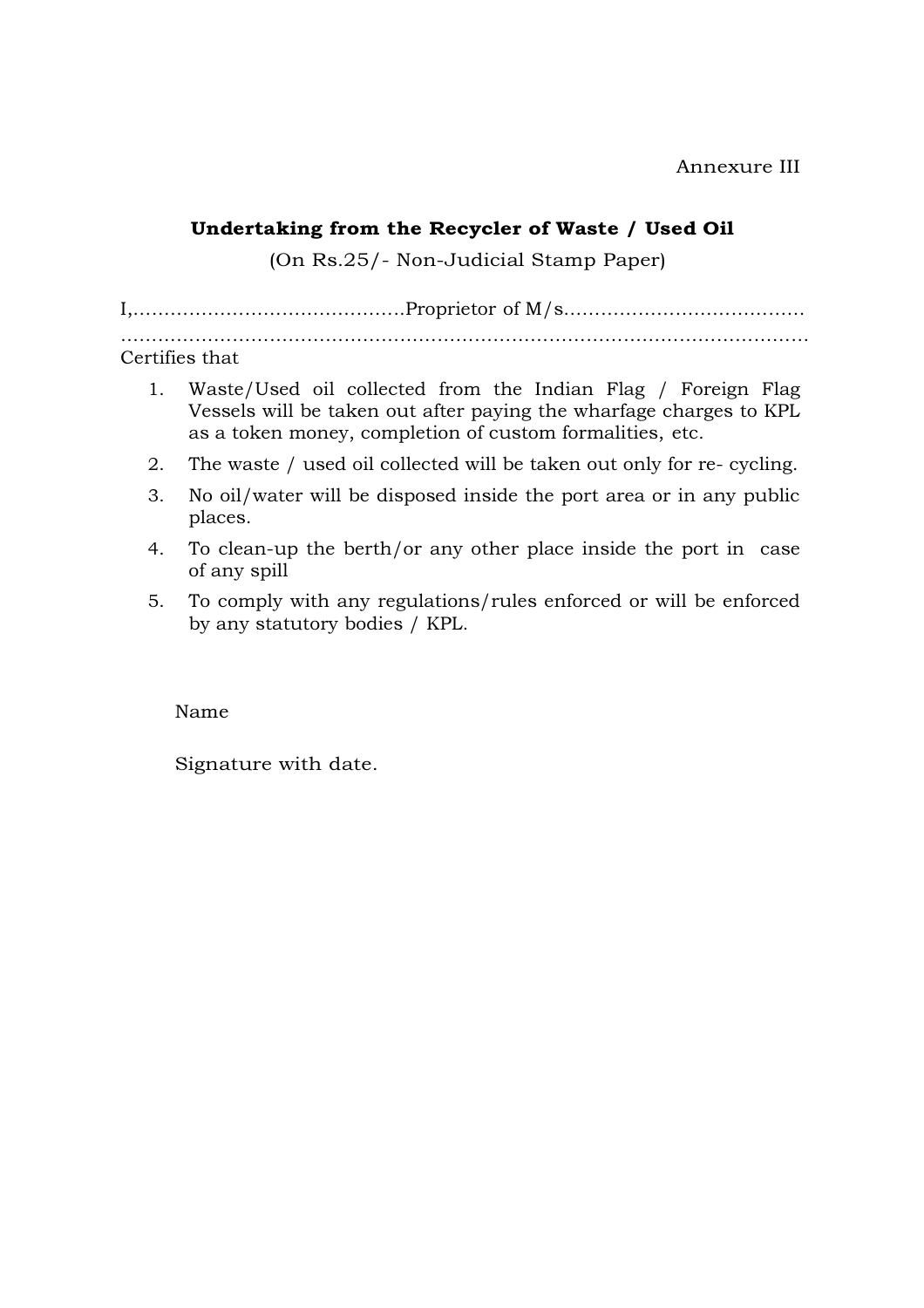### FORMAT (ON AGENT'S LETTER HEAD)

To

General Manager (MS), Kamarajar Port Ltd.

### Sub : Discharge of sludge oil (oil, dirt and water)

Vessel:………………………….. ETA: …………………….. ETD:… … … … … … … Last Port of call ……………………...Next Port of Call……………………………… Master of the above vessel has requested for discharge of ………………….. MT of sludge oil from the vessel. The oil shall be discharged directly into lorries (nos) on ................ after 0600 Hrs. and before 1800 hrs by the authorized party, M/s.

…………………………………………………………………………nominated by us.

We take sole responsibility for the following :

1. For ensuring that the vessel and the party takes all oil spill and fire precautions.

2. For making arrangement for complete clean-up in case of oil spill,.

3. For forwarding a copy of this permission to the vessel before the start of discharge of sludge oil.

4. For necessary co-ordination with respective terminals so that cargo operations are in no way affected.

5. For issuance of Delivery Order to the authorized party within two working days.

6. For enclosing an undertaking from the party that total quantity of sludge oil received from all sources will not exceed the prescribed limit permitted by CPCB/TNPCB for recycling.

7. For ensuring that party pays the wharfage charges.

8. For completing all Customs formalities and payment of customs duty.

9. For submission of a copy of Reception Certificate signed by the Master/Chief Engineer and the Importer immediately after completion of discharge, at KPL.

13. For complying with any regulations/rules coming into force from any statutory body.

Yours faithfully

Signature :

Name:

Designation:

Encl :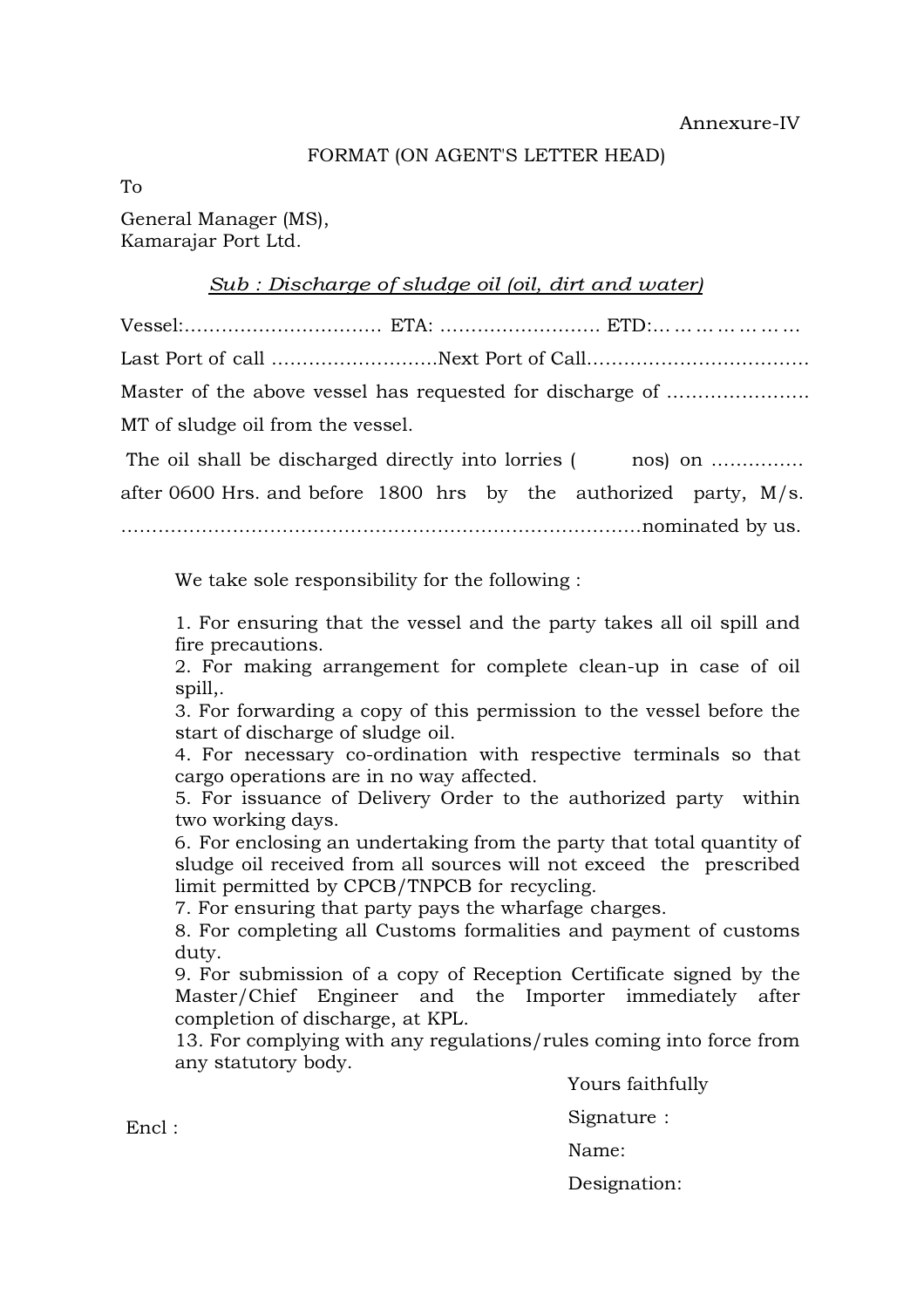# 1) Master's requisition - must give following details :

| i)   |                                                             |
|------|-------------------------------------------------------------|
| ii)  |                                                             |
| iii) |                                                             |
| iv)  | Estimated amount of waste to be generated, before next Port |
|      | of call $\dots\dots\dots\dots m^3$                          |

v) Port, where remaining waste will be discharged ....... ……….(m³)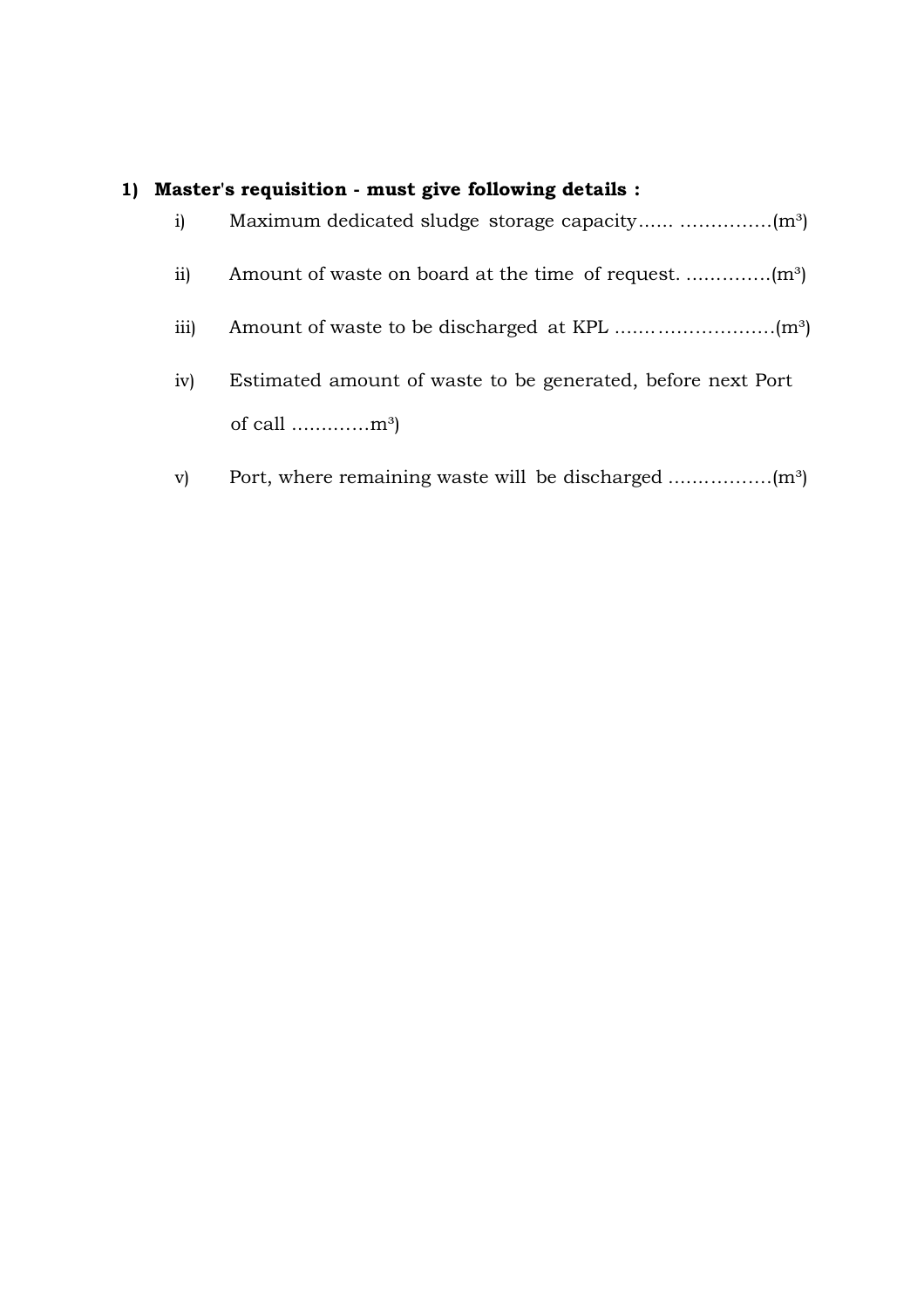## Annexure V

# Certificate from Master of the Ship

Name & Signature of the Master of vessel.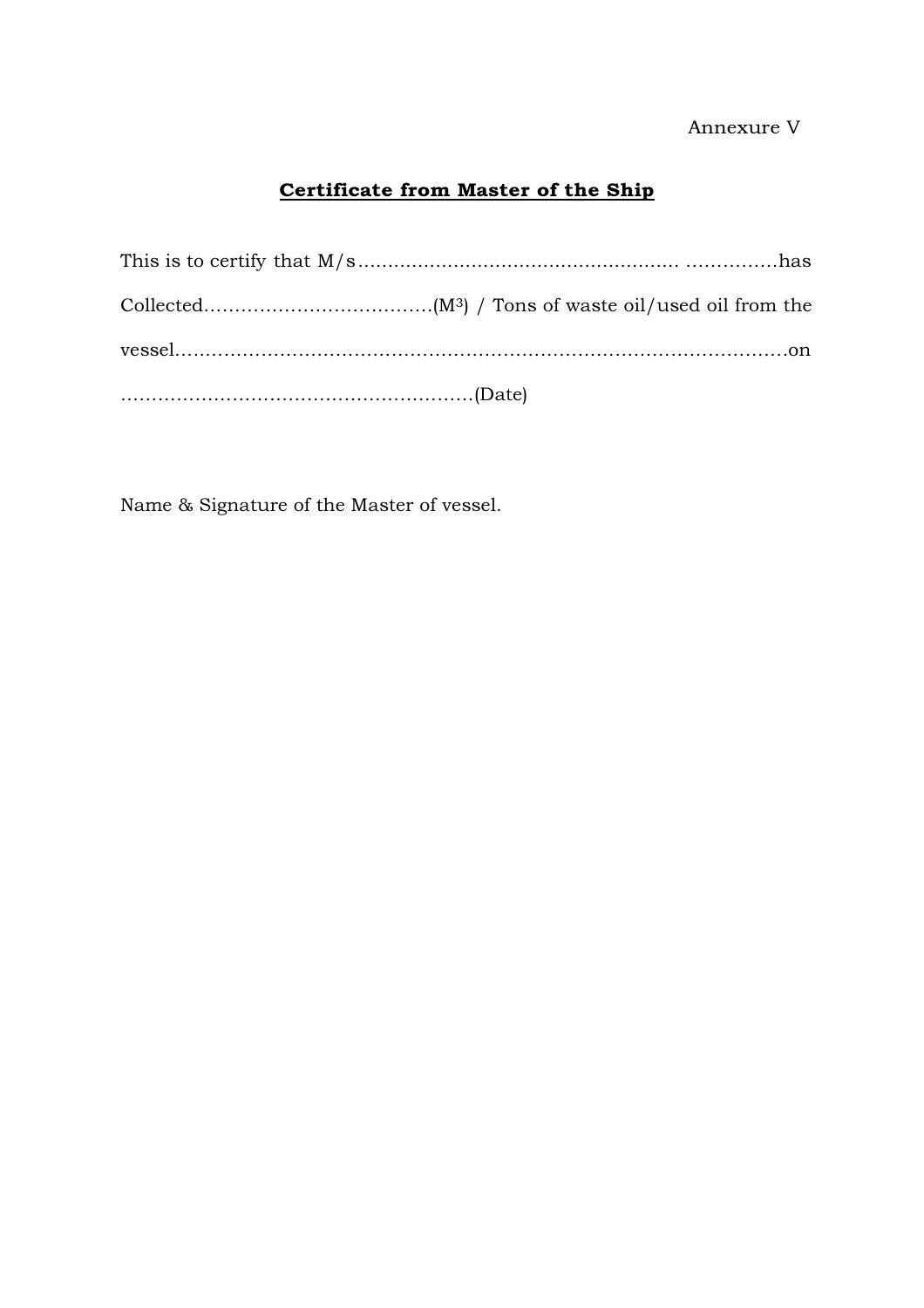### KAMARAJAR PORT LIMITED

### Waste Oil,Sewage & Other Wastes Reception Facilities Policy–2019

Guidelines for registration of waste oil re-cyclers for collection of oily wastes from the ships calling at Kamarajar Port Limited, Chennai 600120.

- 1. Kamarajar Port Limited intends to empanel a list of recyclers of oily waste as per its "Waste oil & Sewage Disposal policy 2019".
- 2. The recyclers authorized by the Central Pollution Control Board / Tamilnadu Pollution Control Board shall be empanelled in Kamarajar Port for the collection of oily wastes from the ships calling at Port for a period of three years from the date of empanelment.
- 3. The authorized recyclers those who are willing to provide the service shall submit requisition for empanelment along with the following documents in a sealed cover addressed to General Manager (Marine Services), Kamarajar Port Limited, Administrative building, Vallur, Near NCTPS, Chennai 600120. Further empanelment of re-cyclers will be published in KPL's website.
	- (i) Covering letter addressed to General Manager (MS), KPL.
	- (ii) Copy of the valid authorization from TNPCB/MoEF&CC,
	- (iii) Copy of the Registration Certificate cum Pass book for refining / recycling of Hazardous wastes issued by CPCB/TNPCB.
	- (iv) security deposit for an amount of Rs. Two lakhs in the form of Bank Guarentee / bank Demand draft (Copy of the bank Guarentee is enclosed as Annexure-II of the Policy)
	- (v) Undertaking letter (Annexure III)